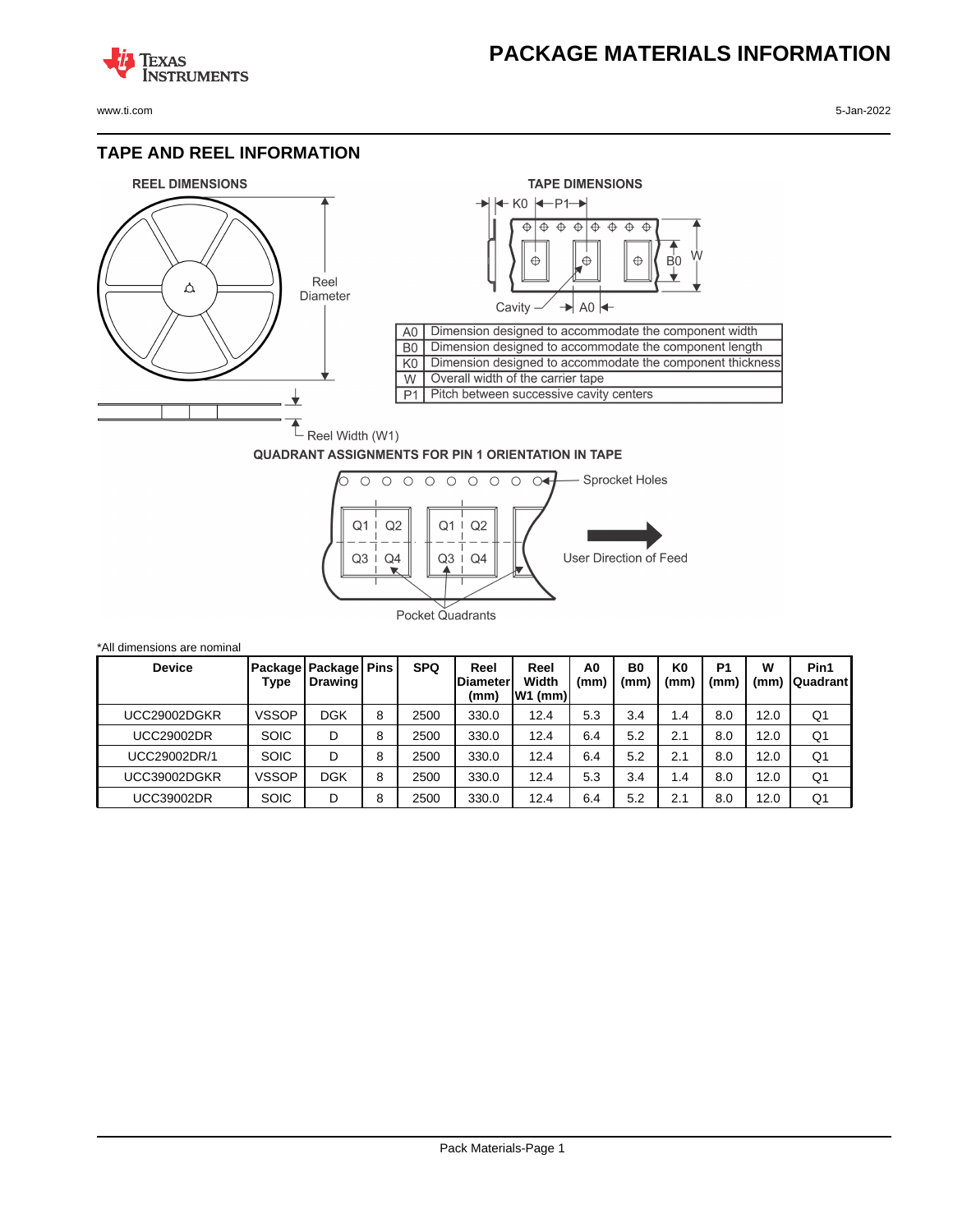

www.ti.com 5-Jan-2022

# **PACKAGE MATERIALS INFORMATION**



\*All dimensions are nominal

| <b>Device</b> | Package Type | <b>Package Drawing</b> | <b>Pins</b> | <b>SPQ</b> | Length (mm) | Width (mm) | Height (mm) |
|---------------|--------------|------------------------|-------------|------------|-------------|------------|-------------|
| UCC29002DGKR  | <b>VSSOP</b> | <b>DGK</b>             | 8           | 2500       | 366.0       | 364.0      | 50.0        |
| UCC29002DR    | <b>SOIC</b>  | D                      | 8           | 2500       | 340.5       | 336.1      | 25.0        |
| UCC29002DR/1  | <b>SOIC</b>  | D                      | 8           | 2500       | 340.5       | 336.1      | 25.0        |
| UCC39002DGKR  | <b>VSSOP</b> | <b>DGK</b>             | 8           | 2500       | 366.0       | 364.0      | 50.0        |
| UCC39002DR    | <b>SOIC</b>  | D                      | 8           | 2500       | 340.5       | 336.1      | 25.0        |